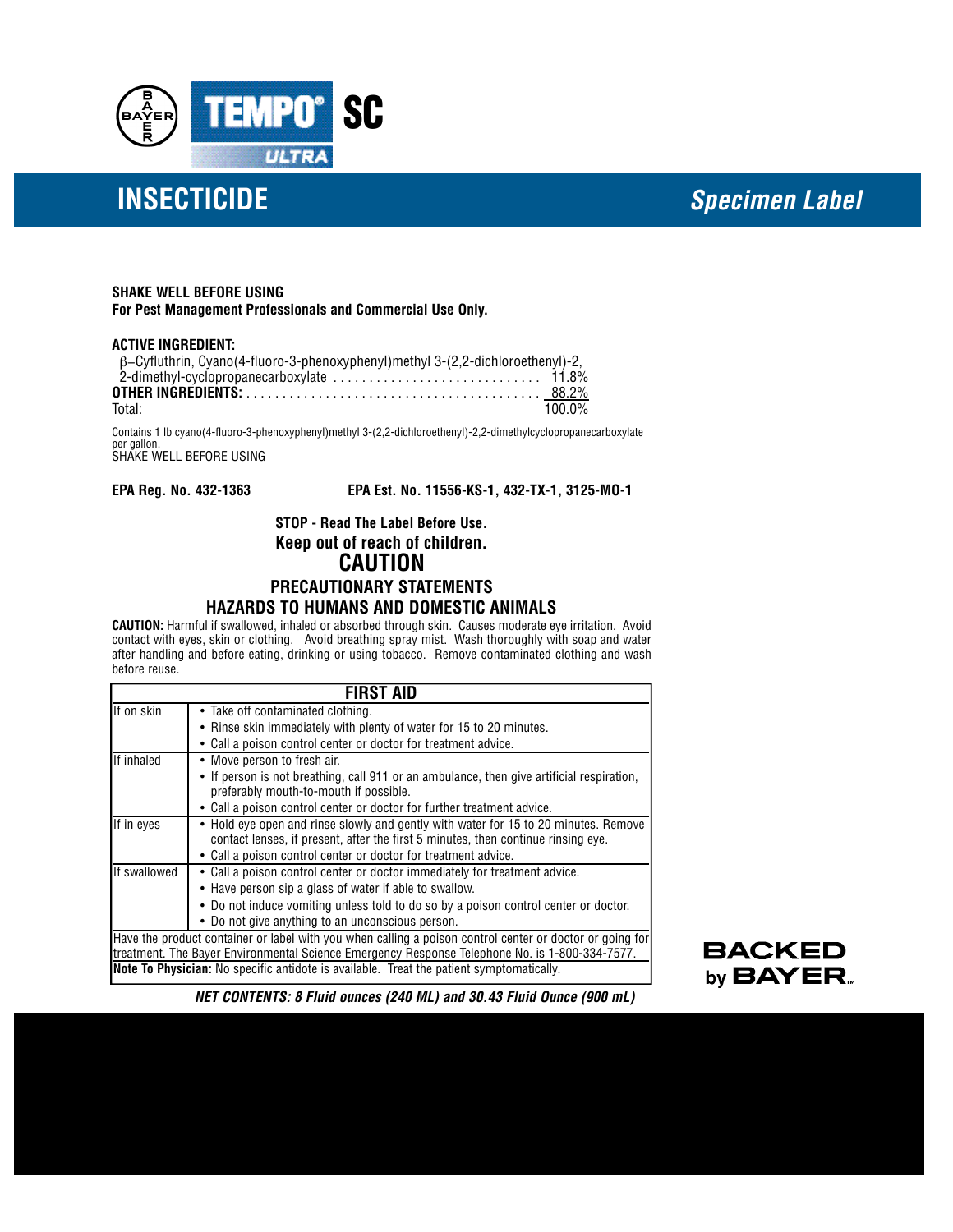# **ENVIRONMENTAL HAZARDS**

This pesticide is extremely toxic to fish and aquatic invertebrates. Remove from premises or tightly cover fish tanks and disconnect aerators when applying indoors where such containers are present. Do not apply directly to water, to areas where surface water is present or to intertidal areas below the mean high water mark.

Do not apply when weather conditions favor drift from treated areas. Drift and runoff from treated areas may be hazardous to aquatic organisms in neighboring areas. Do not contaminate water when disposing of equipment wash waters. Apply this product only as specified on this label.

This pesticide is highly toxic to bees exposed to direct treatment or residues on crops or weeds. Do not apply TEMPO SC ULTRA Insecticide or allow it to drift onto crops or weeds on which bees are actively foraging. Additional information may be obtained by consulting your Cooperative Extension Service.

| IPRO FACTS                         |                                                                                                    |  |
|------------------------------------|----------------------------------------------------------------------------------------------------|--|
| Quick Knockdown & Residual Control |                                                                                                    |  |
| Low Odor<br>$\bullet$              |                                                                                                    |  |
| Non-staining<br>٠                  |                                                                                                    |  |
| ٠                                  | No phytotoxicity on a wide range of ornamentals                                                    |  |
| TEMPO SC                           | • Suspension concentrate containing 1 lb $\beta$ -cyfluthrin                                       |  |
| ULTRA                              | per gallon                                                                                         |  |
| CONTROLS                           | • Indoor Pests                                                                                     |  |
|                                    | - General Household Pests                                                                          |  |
|                                    | - Pantry and Stored Product Pests                                                                  |  |
|                                    | - Food Processing Pests                                                                            |  |
|                                    | • Outdoor/ Perimeter Pests                                                                         |  |
|                                    | • Wood-Infesting Pests                                                                             |  |
|                                    | • Turf and Ornamental Pests                                                                        |  |
|                                    | For list of specific insects, see inside.                                                          |  |
| WHERE                              | Apply where pests have been seen or found, or can find                                             |  |
| TO APPLY                           | shelter.                                                                                           |  |
|                                    | . In and around buildings and structures<br>• On residential, commercial and recreational areas of |  |
|                                    | turf                                                                                               |  |
|                                    | • On ornamentals in landscapes and interior                                                        |  |
|                                    | plantscapes                                                                                        |  |
| COVERAGE                           | • Makes up to 30 gallons of finished spray solution for                                            |  |
|                                    | indoors. (240 ml size)                                                                             |  |
|                                    | • Treats up to 30,000 sq ft. outdoors. (240 ml size)                                               |  |
| MIXING                             | • Mix the appropriate amount of Tempo SC Ultra with                                                |  |
| <b>INFORMATION</b>                 | water.                                                                                             |  |
|                                    | . May tank mix with other pesticides currently regi-                                               |  |
|                                    | stered for similar uses, unless specifically prohibited.                                           |  |
| HOW TO<br><b>APPIY</b>             | • General surface spot, mist, or crack & crevice<br>application.                                   |  |
|                                    | • Broadcast application to turf and foliar application to                                          |  |
|                                    | ornamentals.                                                                                       |  |
| <b>RF-APPIY</b>                    | • Every 7 to 10 days, if needed.                                                                   |  |
|                                    | . For turf, reapply if needed, but not more than 6 times                                           |  |
|                                    | per year.                                                                                          |  |
| <b>RE-ENTRY</b>                    | • Avoid contact with treated surfaces until dry.                                                   |  |
|                                    | • People and pets may re-enter after the treated area is                                           |  |
|                                    | drv.                                                                                               |  |
| QUESTIONS                          | For questions or comments, call toll-free 1 800                                                    |  |
|                                    | 842-8020                                                                                           |  |
|                                    | www.nobugs.com                                                                                     |  |

# **DIRECTIONS FOR USE**

It is a violation of Federal law to use this product in a manner inconsistent with its labeling.

FOR RESIDUAL PEST CONTROL IN AND AROUND BUILDINGS,

Do not formulate this product into other end-use products.

#### **STRUCTURAL PESTS**

| STRUCTURES, FOOD/FEED HANDLING ESTABLISHMENTS AND<br>MODES OF TRANSPORT |                                                           |
|-------------------------------------------------------------------------|-----------------------------------------------------------|
| Use Tempo SC Ultra as a general surface, spot, mist, or crack and       |                                                           |
| crevice treatment in and around buildings and structures. This          |                                                           |
| includes schools, factories, stores, warehouses, hospitals, food pro-   |                                                           |
| cessing facilities, and modes of transport. For a list of common facil- |                                                           |
| ities where this product may be used, see Appendix.                     |                                                           |
| <b>INDOOR PESTS</b>                                                     |                                                           |
| <b>General Household Pests</b>                                          |                                                           |
| <b>Crawling Pest</b>                                                    | Pillbugs                                                  |
| Ants (except Pharaoh)                                                   | Silverfish                                                |
| Bedbugs                                                                 | Sowbuas                                                   |
| <b>Carpet beetles</b>                                                   | Spiders                                                   |
| Centipedes                                                              | <b>Flying Pests</b>                                       |
| Clothes moths                                                           | Flies                                                     |
| Cluster fly                                                             | Gnats                                                     |
| Cockroaches                                                             | Hornets                                                   |
| Crickets                                                                | Midges                                                    |
| Darkling beetles                                                        | Moths                                                     |
| Earwigs                                                                 | Wasps                                                     |
| <b>Firebrats</b>                                                        | Yellow jackets                                            |
| Millipedes                                                              |                                                           |
| <b>Pantry &amp; Stored Product Pests</b>                                |                                                           |
| <b>Beetles</b>                                                          |                                                           |
| (exposed adults &                                                       | Lesser mealworm                                           |
| immature stages)                                                        | Merchant grain                                            |
| Cadelle                                                                 | Mealworm                                                  |
| Cigarette                                                               | Red flour                                                 |
| <b>Confused flour</b>                                                   | Rice weevil                                               |
| Dermestid                                                               | Sawtoothed grain                                          |
| Drugstore                                                               | Warehouse                                                 |
| Granary weevil                                                          | Moths                                                     |
| Hide                                                                    | Indian meal                                               |
| Larder                                                                  | Mediterranean flour                                       |
| Leather                                                                 |                                                           |
| Lesser grain borer                                                      |                                                           |
| <b>Food Processing Pests</b>                                            |                                                           |
| <b>Fruit flies</b>                                                      | Also includes:                                            |
| <b>Phorid flies</b>                                                     | <b>General Household Pests</b>                            |
| <b>Sciarid flies</b>                                                    | Pantry & Stored Product                                   |
|                                                                         | Pests                                                     |
| WHERE                                                                   | Apply where pests have been seen or found, or can         |
| TO APPLY                                                                | find shelter. Use a general surface, spot, mist, or crack |
| and crevice application.                                                |                                                           |
| $0.025\%$ - 8 mL (0.27 fl oz) /gal water<br>USE RATE                    |                                                           |
| $0.05\%$ - 16 ml (0.54 fl oz) /gal water                                |                                                           |
|                                                                         | • Use high rate for severe infestations, faster knock     |
| down, and longer residual.                                              |                                                           |
|                                                                         | • Always use the high rate for bees, wasps, yellow        |
| jackets and hornets.                                                    |                                                           |
|                                                                         |                                                           |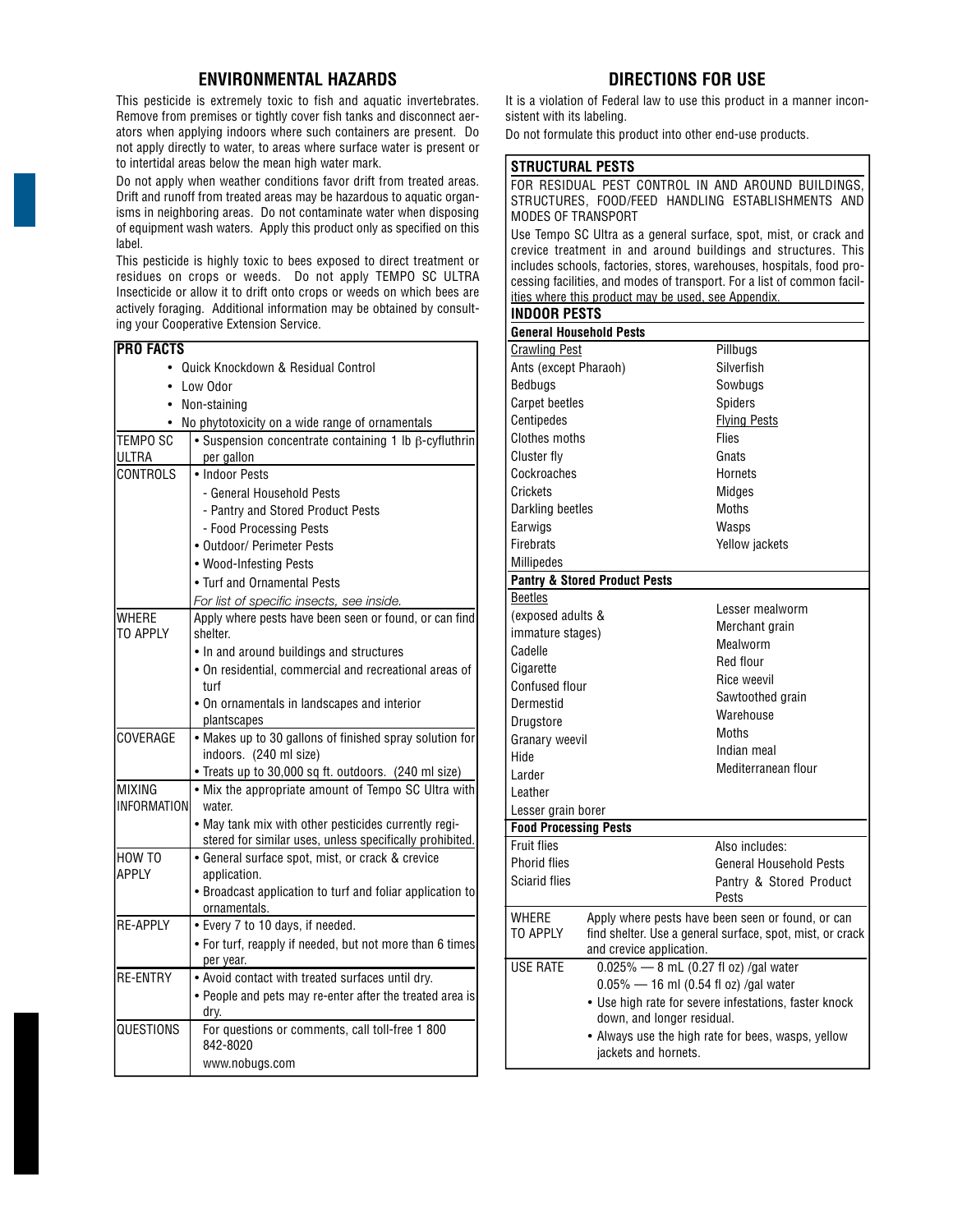| <b>HOW TO APPLY</b>  | • Remove or tightly cover fish tanks and                                                        |
|----------------------|-------------------------------------------------------------------------------------------------|
| (Also see            | disconnect aerators during application.                                                         |
| <b>APPLICATION</b>   | • Remove pets during application and until                                                      |
| FOR INDOOR           | treated surfaces are completely dry.                                                            |
| PESTS)               | • Avoid contact with treated surfaces until dry.                                                |
|                      | • Wear safety glasses, goggles, or face shield                                                  |
|                      | and a dust/mist respirator when treating over                                                   |
|                      | head areas.                                                                                     |
|                      | <b>General Surface Applications</b>                                                             |
|                      | • Use a low-pressure system (do not exceed 50                                                   |
|                      | psi at nozzle tip), with a fan-type nozzle to<br>apply the dilution uniformly.                  |
|                      | • In the home, all food processing surfaces and                                                 |
|                      | utensils should be covered or thoroughly                                                        |
|                      | washed following treatment. Cover exposed                                                       |
|                      | food or remove from area being treated.                                                         |
|                      | Spot, Mist, or Crack and Crevice Applications                                                   |
|                      | • Apply directly into voids, cracks and crevices                                                |
|                      | using spray or foam equipment.                                                                  |
|                      | • Spray: • Use a low-pressure system (do not                                                    |
|                      | exceed 50 psi at nozzle tip), with a pinpoint or                                                |
|                      | variable pattern nozzle or applicator equipment<br>that delivers low volume treatments, such as |
|                      | the Micro-Injector® or Actisol®.                                                                |
|                      | • Foam: Use appropriate foam generating equip-                                                  |
|                      | ment to supply a sufficient volume of foam,                                                     |
|                      | Mix the dilution with manufacturer's recom                                                      |
|                      | mended volume of foaming agent.                                                                 |
| <b>WHEN TO APPLY</b> | • When pests are seen or found                                                                  |
| <b>MIXING</b>        | • Re-apply every 7 to 10-days if needed.                                                        |
| <b>INFORMATION</b>   | • Add product when filling spray tank with<br>water; shake or agitate mixture.                  |
|                      | • Diluted spray mixture can be stored overnight.                                                |
|                      | Agitate before using.                                                                           |
|                      | Can be tank mixed with other pesticides                                                         |
|                      | currently registered for similar uses. To be                                                    |
|                      | sure of physical compatibility, first prepare a                                                 |
|                      | sample in a small jar using the proper propor-                                                  |
|                      | tions of water and products. Follow the most<br>restrictive of labeling directions and precau-  |
|                      | tions. Do not exceed label rates.                                                               |
| <b>RESTRIGHUNS</b>   | Do not treat entire area of floor or floor                                                      |
|                      | coverings.                                                                                      |
|                      | • Do not apply where electrical short circuits can                                              |
|                      | occur. Use a dust or dry bait in these areas.                                                   |
|                      | • Do not apply in occupied hospital and/or                                                      |
|                      | nursing home rooms. Occupants may return                                                        |
|                      | when surfaces have dried.                                                                       |
|                      | • Do not apply in occupied classrooms.                                                          |
|                      | • Do not apply to furniture or upholstery where<br>prolonged contact by humans will occur.      |
|                      | • Do not apply as a space spray.                                                                |
|                      |                                                                                                 |

| ADDITIONAL DIRECTIONS FOR FOOD AND FEED HANDLING<br><b>ESTABLISHMENTS</b>                                         |                                                                                                                                                                                                                                                                                                                                                                                                                                                                                                                                                                                                                                                                                                                                                   |  |  |
|-------------------------------------------------------------------------------------------------------------------|---------------------------------------------------------------------------------------------------------------------------------------------------------------------------------------------------------------------------------------------------------------------------------------------------------------------------------------------------------------------------------------------------------------------------------------------------------------------------------------------------------------------------------------------------------------------------------------------------------------------------------------------------------------------------------------------------------------------------------------------------|--|--|
| <b>WHERE</b><br>TO APPLY                                                                                          | Applications may be made to both Food/Feed and<br>non-food areas of food and feed handling<br>establishments.<br>Food/Feed handling establishments are defined as<br>places other than private residences in which<br>exposed food/feed is held, processed, prepared, or<br>served. Includes areas for:<br>• receiving, storing and packing (canning,<br>bottling, wrapping, boxing) food<br>• preparing food<br>• edible waste storage<br>• enclosed processing systems (mills, dairies,<br>edible oils, syrups) of food.<br>Serving areas where food is exposed and the facil-<br>ity is in operation are also considered food areas.                                                                                                           |  |  |
| <b>USE RATE</b>                                                                                                   | • Apply as a general surface spot, mist, or crack &<br>crevice application.<br>$0.025\%$ - 8 ml (0.27 fl oz) /gal water<br>$0.05\%$ — 16 ml (0.54 fl oz) /gal water<br>• Use high rate for severe infestations, faster<br>knockdown, and longer residual.                                                                                                                                                                                                                                                                                                                                                                                                                                                                                         |  |  |
| HOW TO APPLY<br>(Also see<br><b>INDOOR</b><br>PESTS)                                                              | <b>General Surface Applications</b><br>Cover or remove all food processing and<br>handling equipment before treatment.<br>After applying where food is commercially<br>prepared or processed, wash all handling and<br>processing equipment, benches, shelving, and<br>other surfaces which food will contact. Rinse<br>thoroughly with clean, fresh water.<br>Do not apply to surfaces in food-handling areas<br>when facility is in use or when foods are exposed.<br>Do not apply directly to food.<br>Spot or Crack & Crevice Applications<br>Spot or crack and crevice application is permitted<br>while facility is in use.<br>Cover or remove food from area being treated.<br>Do not apply directly to food or food handling<br>surfaces. |  |  |
|                                                                                                                   | <b>APPLICATION FOR INDOOR PESTS</b>                                                                                                                                                                                                                                                                                                                                                                                                                                                                                                                                                                                                                                                                                                               |  |  |
| GENERAL<br><b>HOUSEHOLD</b><br><b>PESTS</b><br>Cockroaches,<br>Crickets,<br>Silverfish,<br>Spiders,<br>and others | Use a coarse, low-pressure spray.<br>Treat entry points such as around<br>water pipes, doors, windows, and eaves.<br>Treat areas where pests normally feed or hide<br>such as baseboards, corners, around water<br>pipes, under refrigerators, cabinets, sinks, and<br>stoves, being sure to spray cracks & crevices.<br>Spot treat floor or rugs beneath furniture, in<br>closets, and storage areas, but do not apply to<br>entire floor area.<br>Do not use as a ispace sprayî.<br>IGR Note: This product can be tank mixed with<br>an insect growth regulator (IGR) for extended                                                                                                                                                              |  |  |

cockroach control.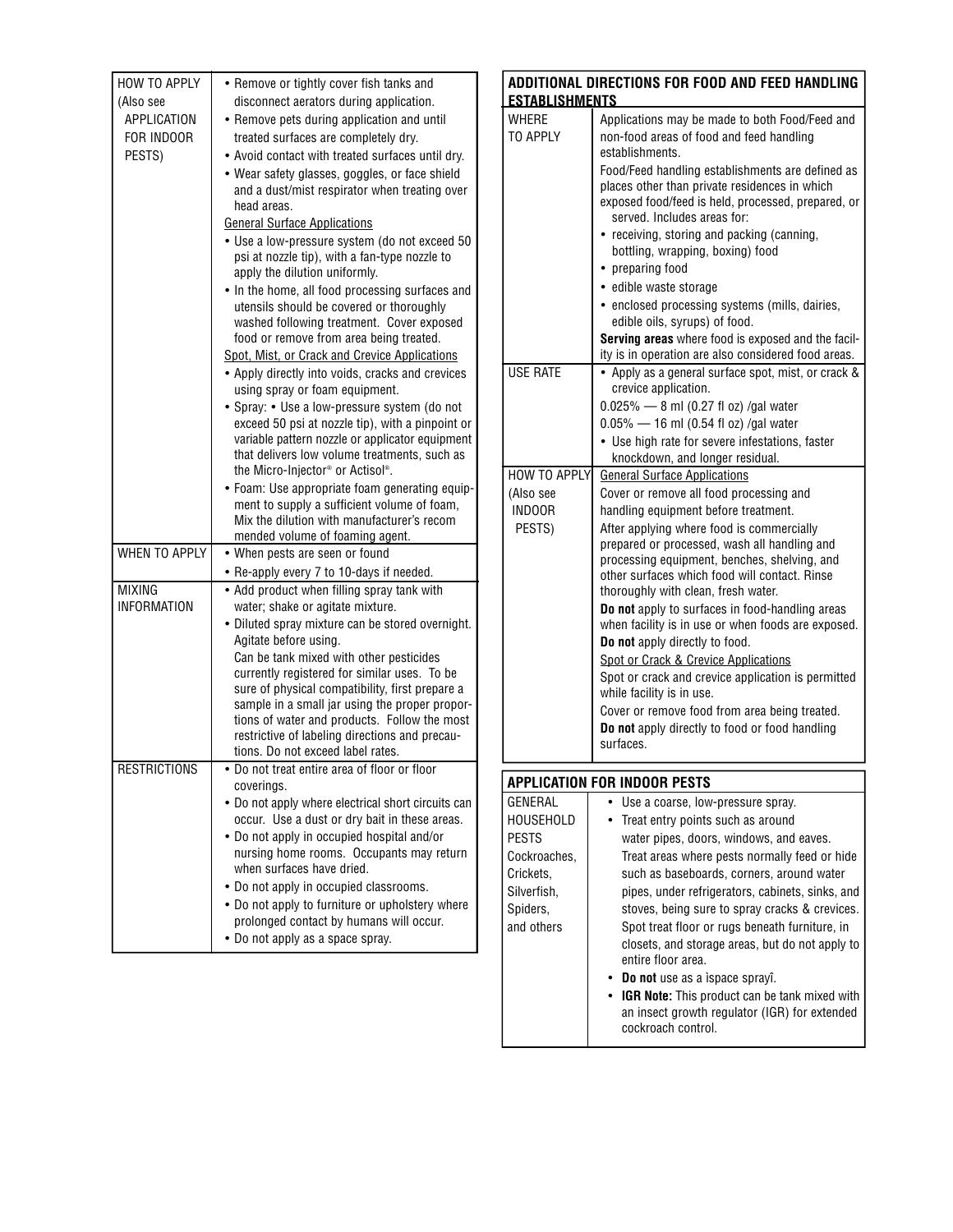| <b>APPLICATION FOR INDOOR PESTS</b>                                                                                        |                                                                                                                                                                                                                                                                                                                                                              |  |
|----------------------------------------------------------------------------------------------------------------------------|--------------------------------------------------------------------------------------------------------------------------------------------------------------------------------------------------------------------------------------------------------------------------------------------------------------------------------------------------------------|--|
| <b>ANTS</b>                                                                                                                | Apply to ant trails on walls, tile, baseboards,<br>$\bullet$<br>around pipes, under cabinets, and other places<br>where ants are active.<br>Treat entry points such as windows and doors<br>and the outdoor perimeter.<br>• For best results, treat nests when possible.                                                                                     |  |
| PANTRY AND<br><b>STORED</b><br>PRODUCT<br><b>PESTS</b>                                                                     | For best results, clean area before treating.<br>٠<br>Remove and destroy infested food. Discard food<br>accidentally contaminated with spray.<br>For cupboards, shelving, or food storage areas:<br>Remove utensils, exposed food, shelf paper,<br>and other items before spraying. When dried,<br>cover shelves with clean paper before replacing<br>items. |  |
| COMMERCIAL<br><b>STORED</b><br>PRODUCT<br><b>PESTS</b>                                                                     | • Commercial storage or transportation: Clean<br>and treat warehouses, production facilities,<br>storage areas, rail cars, truck beds, and other<br>areas where products are stored before filling<br>with the product.                                                                                                                                      |  |
| PESTS IN<br><b>AIRCRAFT</b>                                                                                                | • Do not use in aircraft cabins.<br>May be applied to carpet or upholstery in the<br>cargo area only.                                                                                                                                                                                                                                                        |  |
| <b>PESTS IN</b><br><b>LIVESTOCK</b><br><b>HOUSING</b><br><b>STRUCTURES</b><br>including poultry<br>houses &<br>pet kennels | Apply as a general surface and/or a crack and<br>٠<br>crevice spray.<br>• For best results, clean facilities before applying<br>and treat outdoor perimeter areas.<br>Do not apply indoors where animals other than<br>$\bullet$<br>cattle or horses are present.<br>Do not apply to animal feedstuffs or watering<br>equipment.                             |  |
| <b>FLYING INSECTS</b>                                                                                                      | • Apply to surfaces where pests collect or rest.                                                                                                                                                                                                                                                                                                             |  |

| <b>STRUCTURAL PESTS</b>        |                          |
|--------------------------------|--------------------------|
| <b>OUTDOOR/PERIMETER PESTS</b> |                          |
| Ants                           | Hornets                  |
| <b>Bees</b>                    | Midges                   |
| Boxelder bugs                  | Millipedes               |
| Carpenter ants                 | Mosquitoes               |
| Centipedes                     | Moths                    |
| Cockroaches                    | Pillbugs                 |
| Cluster fly                    | Scorpions                |
| Crickets                       | Silverfish               |
| Elm leaf beetle                | Sowbugs                  |
| Fire ants                      | Spiders                  |
| Firebrats                      | Ticks                    |
| Fleas                          | Wasps                    |
| <b>Flies</b>                   | Yellow jackets           |
| Gnats                          |                          |
| Ground beetles                 | continued in next column |

| <b>STRUCTURAL PESTS</b><br><b>OUTDOOR/PERIMETER PESTS</b>                                                        |                                                                                                                                                                                                                                                                                                                                                                                                                                                                                                                                                                                                                   |  |
|------------------------------------------------------------------------------------------------------------------|-------------------------------------------------------------------------------------------------------------------------------------------------------------------------------------------------------------------------------------------------------------------------------------------------------------------------------------------------------------------------------------------------------------------------------------------------------------------------------------------------------------------------------------------------------------------------------------------------------------------|--|
| <b>WHERE</b><br>TO APPIY                                                                                         | • Apply where pests have been seen or found, or<br>can find shelter.<br>• Apply to buildings, porches, patios, garages,<br>fences and other areas where pests are found.<br>• To prevent infestation, treat the building foundation,<br>walls, and around doors, windows, and soffits where<br>pests are active or may enter or hide; also treat the<br>soil, turf, or other substrates adjacent to buildings.                                                                                                                                                                                                    |  |
| <b>USE RATE</b>                                                                                                  | • 8 to 16 ml (0.27 to 0.54 fl oz) / 1000 sq ft - See Table<br>1 for mixing directions.<br>• For fire ants and flying pests<br>0.025% - 8 ml (0.27 fl oz) /gal water<br>$0.05\%$ — 16 ml (0.54 fl oz) /gal water<br>• Always use the high rate for fire ants, bees, wasps,<br>yellow jackets and hornets.<br>• Use high rate for severe infestations, faster knock<br>down, and longer residual.                                                                                                                                                                                                                   |  |
| HOW TO<br>APPLY<br>(Also see<br><b>APPLICATIONS</b><br>F <sub>OR</sub><br>OUTDOOR/<br><b>PERIMETER</b><br>PESTS) | • Perimeter Treatment: To help prevent infestation of<br>structures, treat area adjacent buildings in a band up<br>to 10 feet wide. Also treat the building foundation to<br>a height of 2 to 3 feet in areas where pests are active<br>or can find entrance.<br>• Apply just enough dilution to adequately cover the<br>area without excessive dripping or runoff. Volume<br>can vary depending on the surface type treated. For<br>example, mulch requires more spray than bare soil.<br>If mulch is heavy, rake it back to expose soil before<br>treating.<br>• Avoid contact with treated surfaces until dry. |  |
| <b>WHEN</b><br>TO APPLY<br><b>MIXING</b><br><b>INFORMATION</b>                                                   | • When pests are seen or found<br>• Re-apply every 7 to 10-days if needed.<br>• Add product when filling spray tank with water;<br>shake or agitate mixture.<br>• Diluted spray mixture can be stored overnight.<br>Agitate before using.<br>Can be tank mixed with other pesticides currently<br>registered for similar uses. To be sure of physical<br>compatibility, first prepare a sample in a small jar<br>using the proper proportions of water and products.<br>Follow the most restrictive of labeling directions and<br>precautions. Do not exceed label rates.                                         |  |

| <b>Table 1: Mixing Directions for Outdoor/Perimeter Applications</b>    |              |                                            |         |           |         |
|-------------------------------------------------------------------------|--------------|--------------------------------------------|---------|-----------|---------|
| <b>Application Volume:</b>                                              | Use Rate:    | Milliliters of Tempo SC Ultra              |         |           |         |
| Gallons/                                                                | Milliliters/ | Diluted to These Volumes of Finished Spray |         |           |         |
| $1,000$ sq ft                                                           | 1,000 sq ft  | $3$ gal.                                   | 10 gal. | $15$ gal. | 25 gal. |
| 2                                                                       |              | 12                                         | 40      | 60        | 100     |
|                                                                         | 16           | 24                                         | 80      | 120       | 200     |
| 5                                                                       |              |                                            | 16      | 24        | 40      |
|                                                                         | 16           |                                            | 32      | 48        | 80      |
| 10                                                                      |              |                                            |         | 12        | 20      |
|                                                                         | 16           |                                            | 16      | 24        | 40      |
| Formula for Determining the Percent Concentration in the Finished Spray |              |                                            |         |           |         |
| 11.8<br>(Milliliters of Tempo SC Ultra)<br><b>Percent Concentration</b> |              |                                            |         |           |         |
| (Gallons of finished spray)                                             | 3.785<br>X   |                                            |         |           |         |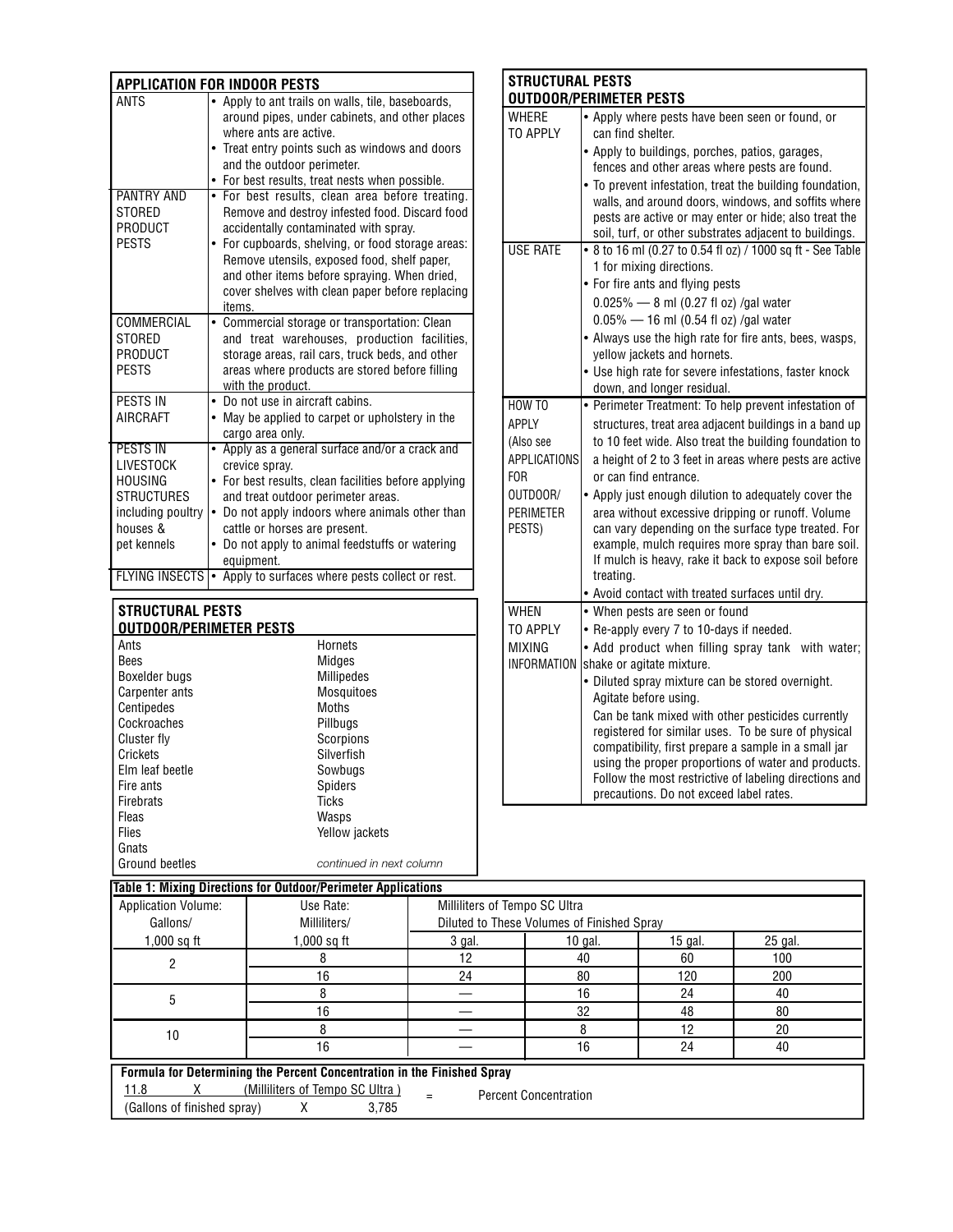| <b>APPLICATION FOR OUTDOOR/PERIMETER PESTS</b> |                                                                                                                                                                                                                                                                                                                                                                                                                                                                                                                                                                               |  |  |
|------------------------------------------------|-------------------------------------------------------------------------------------------------------------------------------------------------------------------------------------------------------------------------------------------------------------------------------------------------------------------------------------------------------------------------------------------------------------------------------------------------------------------------------------------------------------------------------------------------------------------------------|--|--|
| <b>ANTS</b>                                    | Locate and treat ant nests, if possible. Follow<br>trails of foraging workers, check under objects<br>near the structure, and inspect other likely nest<br>sites. If ants are nesting in the soil, thoroughly<br>drench or inject the nest and surrounding soil.<br>Treat ant trails around windows and doors, along<br>sidewalks, or other areas where seen. Apply a<br>perimeter treatment as described above.                                                                                                                                                              |  |  |
| BEES, WASPS,                                   | Use Rate: 0.05% concentration.                                                                                                                                                                                                                                                                                                                                                                                                                                                                                                                                                |  |  |
| YELLOW JACKETS,<br><b>HORNFTS</b>              | Make pin stream applications directly to the nests.<br>To help avoid stings treat nests in the evening when<br>the insects are inside the nest. For best results.<br>check nests within one or two days to ensure com-<br>plete kill. Remove and destroy treated nests to pre-<br>vent emergence of newly hatched insects,<br>secondarypest problems, and possible staining<br>from honey. If removal is not possible, retreat<br>nests if necessary.                                                                                                                         |  |  |
| <b>BOXELDER</b>                                | Make pin stream applications directly to the nests.                                                                                                                                                                                                                                                                                                                                                                                                                                                                                                                           |  |  |
| <b>BUGS</b>                                    | around doors and windows and similar areas<br>where they may enter structures. Apply perimeter<br>treatment as described above. For best results,<br>treat infested trees early in the season. Tree spray-<br>ing may require ornamental license - check with<br>your local regulator.                                                                                                                                                                                                                                                                                        |  |  |
| CENTIPEDES,                                    | Apply perimeter treatment to reduce the number                                                                                                                                                                                                                                                                                                                                                                                                                                                                                                                                |  |  |
| MILLIPEDES,                                    | of insects from entering the structure. Thoroughly                                                                                                                                                                                                                                                                                                                                                                                                                                                                                                                            |  |  |
| PILLBUGS,                                      | treat mulched areas, reduce moisture areas                                                                                                                                                                                                                                                                                                                                                                                                                                                                                                                                    |  |  |
| SOWBUGS<br><b>FIRE ANTS</b>                    | from around the structure.<br>Use Rate: 0.05% concentration                                                                                                                                                                                                                                                                                                                                                                                                                                                                                                                   |  |  |
|                                                | Thoroughly drench or inject the entire mound.<br>When using injection treatment, you must treat the<br>bottom of the mound. Apply dilution or foam using<br>a downward and upward motion of the injector<br>tool. For complete distribution, inject in several<br>points throughout the mound.<br>Treat new mounds as they appear.<br>Do not use in pastures or areas of food crop<br>production.                                                                                                                                                                             |  |  |
| <b>FLEAS &amp; TICKS</b>                       | Make a perimeter treatment, concentrating on<br>areas where pets rest or run. For ticks, treat likely<br>harborage areas like along paths, tall grass and<br>other vegetation. For best results, treat the entire<br>area where ticks could be present. Begin treating in<br>the spring. Ticks may be re-introduced from sur-<br>rounding areas by host animals. Continue treating<br>until frost to control both larvae and adult ticks.                                                                                                                                     |  |  |
| <b>FLIES</b>                                   | Use Rate: 0.025% to 0.05%<br>Apply low-volume mist or spray to outside sur<br>faces of buildings, porches, patios, garages,<br>fences, and other areas where flies rest.<br>CLUSTER FLY: Treat in late summer or fall, just<br>before flies begin looking for winter shelter. Spray<br>siding, eaves, around windows and doors, window<br>screens, and attics. To help reduce infestations,<br>treat cracks and crevices, attics and other indoor<br>winter hiding places.<br>Note: Cluster flies may appear during winter warm<br>spells, while snow is still on the ground. |  |  |
| (Continued on next column)                     |                                                                                                                                                                                                                                                                                                                                                                                                                                                                                                                                                                               |  |  |

| <b>MOSQUITOES</b> | Use Rate: 0.025% to 0.05% (8 to 16 ml of Tempo<br>SC Ultra per gallon of water).<br>Apply at the rate of one gallon of dilution per 1,000<br>square feet as a general spray around landscapes,<br>lawns and buildings to control adult mosquitoes.<br>For higher volume applications, Tempo SC Ultra<br>may be diluted at lower concentrations and applied<br>in greater volumes of water to deliver the desired<br>amount of product per area (refer to Table 1: Mixing<br>Directions for Outdoor/Perimeter Applications).<br>Spray around landscape plants, turf and ground<br>cover, under decks, around building foundations<br>and other places where mosquitoes may rest. |
|-------------------|---------------------------------------------------------------------------------------------------------------------------------------------------------------------------------------------------------------------------------------------------------------------------------------------------------------------------------------------------------------------------------------------------------------------------------------------------------------------------------------------------------------------------------------------------------------------------------------------------------------------------------------------------------------------------------|
| <b>SCORPIONS</b>  | Treat around piles of firewood and other areas<br>where scorpions may hide. When possible,<br>remove piles of materials that can harbor the<br>pests. Apply a perimeter treatment.                                                                                                                                                                                                                                                                                                                                                                                                                                                                                              |

| <b>STRUCTURAL PESTS</b>     |                                                                                                                                                                                                                                                                                                                                                                                                                                      |  |
|-----------------------------|--------------------------------------------------------------------------------------------------------------------------------------------------------------------------------------------------------------------------------------------------------------------------------------------------------------------------------------------------------------------------------------------------------------------------------------|--|
| <b>WOOD-INFESTING PESTS</b> |                                                                                                                                                                                                                                                                                                                                                                                                                                      |  |
| <b>Beetles</b>              | <b>Termites</b>                                                                                                                                                                                                                                                                                                                                                                                                                      |  |
| Ambrosia Deathwatch         | Subterranean                                                                                                                                                                                                                                                                                                                                                                                                                         |  |
| False powderpost            | Formosan                                                                                                                                                                                                                                                                                                                                                                                                                             |  |
| Old house borer             | Drywood                                                                                                                                                                                                                                                                                                                                                                                                                              |  |
| Powderpost                  |                                                                                                                                                                                                                                                                                                                                                                                                                                      |  |
| <b>Carpenter bees</b>       | <b>Carpenter ants</b>                                                                                                                                                                                                                                                                                                                                                                                                                |  |
| WHERE TO<br>APPLY           | • Apply where pests have been seen or found,<br>or can find shelter.                                                                                                                                                                                                                                                                                                                                                                 |  |
| <b>USE RATE</b>             | • $0.05\%$ — 16 ml(0.54 fl oz) / gal water                                                                                                                                                                                                                                                                                                                                                                                           |  |
| HOW TO APPLY                | • Apply spray or foam as described                                                                                                                                                                                                                                                                                                                                                                                                   |  |
| (Also see                   | in application section.                                                                                                                                                                                                                                                                                                                                                                                                              |  |
| Application section)        | • Avoid contact with treated surfaces until dry.                                                                                                                                                                                                                                                                                                                                                                                     |  |
| WHEN TO APPLY               | • When pests are seen or found                                                                                                                                                                                                                                                                                                                                                                                                       |  |
|                             | • Re-apply every 7 to 10-days if needed.                                                                                                                                                                                                                                                                                                                                                                                             |  |
| MIXING                      | • Add product when filling spray tank<br>with                                                                                                                                                                                                                                                                                                                                                                                        |  |
| <b>INFORMATION</b>          | water; shake or agitate mixture.                                                                                                                                                                                                                                                                                                                                                                                                     |  |
|                             | • Diluted spray mixture can be stored                                                                                                                                                                                                                                                                                                                                                                                                |  |
|                             | overnight. Agitate before using.<br>Can be tank mixed with other pesticides                                                                                                                                                                                                                                                                                                                                                          |  |
|                             | currently registered for similar uses. To be<br>sure of physical compatibility, first prepare a<br>sample in a small jar using the proper<br>proportions of water and products. Follow<br>the most restrictive of labeling directions and<br>precautions. Do not exceed label rates.<br>• Foam applications: Mix End-use dilution with<br>manufacturer's recommended volume of<br>foaming agent for 0.025 to 0.05%<br>concentration. |  |
|                             |                                                                                                                                                                                                                                                                                                                                                                                                                                      |  |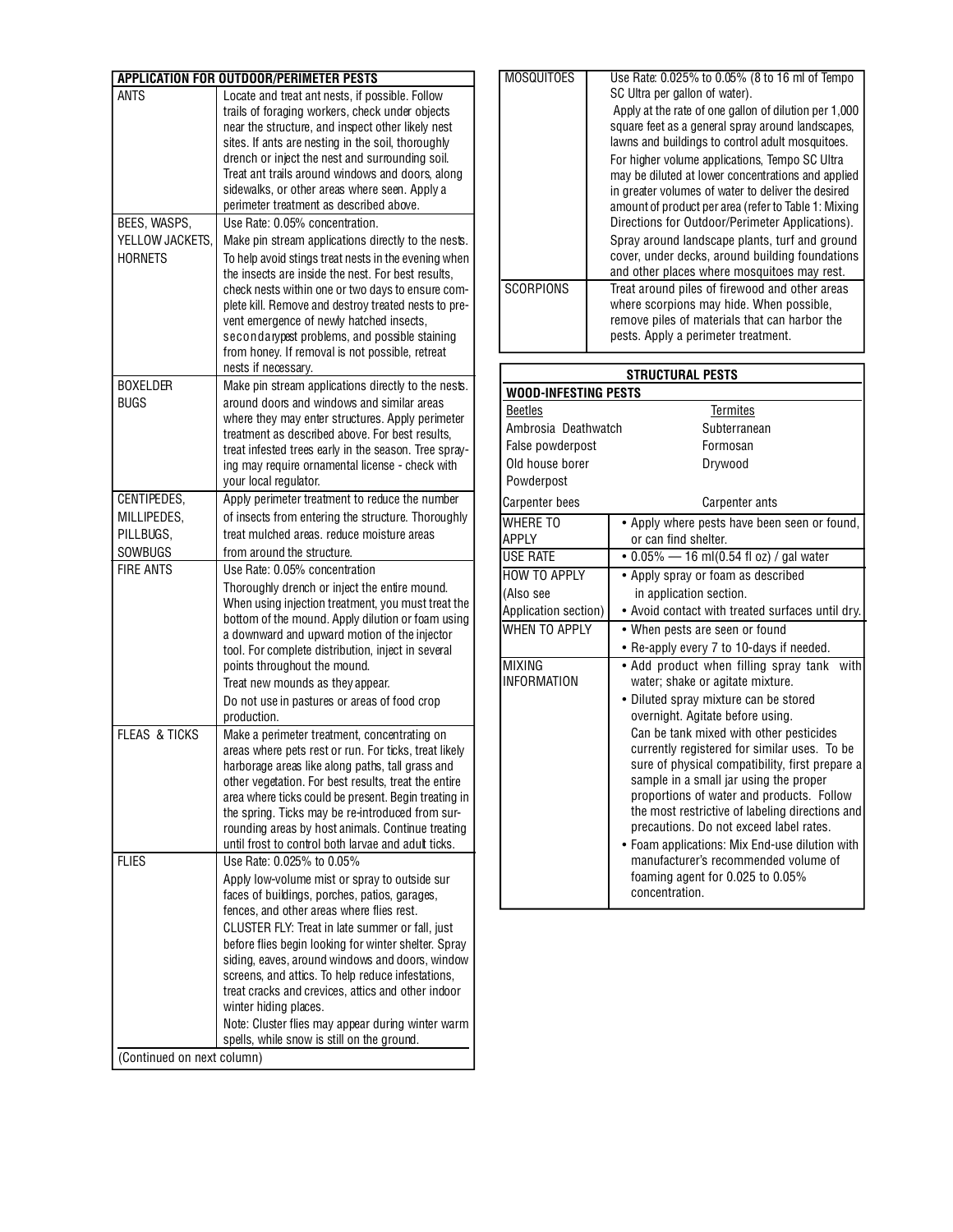| <b>APPLICATION FOR WOOD-INFESTING PESTS</b> |                                                                                                              |  |
|---------------------------------------------|--------------------------------------------------------------------------------------------------------------|--|
| CARPENTER                                   | In houses and other structures: Apply around                                                                 |  |
| ANTS                                        | doors and windows and other places where                                                                     |  |
|                                             | carpenter ants may enter. Spray or foam into                                                                 |  |
|                                             | cracks & crevices, or spray, mist or foam through                                                            |  |
|                                             | small drilled holes into voids where ants or nests                                                           |  |
|                                             | are present. Use enough spray or foam to cover                                                               |  |
|                                             | the area. Do not exceed 1 gallon of dilution per                                                             |  |
|                                             | 1000 square feet.                                                                                            |  |
|                                             | Inside trees, utility poles, fencing and decking                                                             |  |
|                                             | materials and similar structural members: Drill to                                                           |  |
|                                             | find the interior infested cavity and inject dilution                                                        |  |
|                                             | or foam using an appropriate treatment tool with a                                                           |  |
|                                             | splashback guard.                                                                                            |  |
|                                             | Tunneling in soil: Apply as a soil drench or inject<br>the dilution or foam in the soil at intervals of 8 to |  |
|                                             | 12 inches. Use 1 gallon of dilution per 8 square                                                             |  |
|                                             | feet. Establish a uniform vertical barrier at the                                                            |  |
|                                             | edge of walls, driveways or other hard surfaces                                                              |  |
|                                             | where ants are tunneling beneath the surfaces.                                                               |  |
|                                             |                                                                                                              |  |
|                                             | Protecting firewood from carpenter ants: Treat soil<br>beneath firewood before stacking at 1 gallon of       |  |
|                                             | dilution per 8 square feet.                                                                                  |  |
|                                             |                                                                                                              |  |
| CARPENTER                                   | Do not treat firewood with this product.                                                                     |  |
| <b>BEES</b>                                 | In structures: Spray or foam directly into gallery<br>entrance holes. Leave entrance open for 24 hours       |  |
|                                             |                                                                                                              |  |
|                                             | to be sure that returning adult bees are killed.                                                             |  |
|                                             | When there is no activity, the hole may be sealed<br>with a suitable sealant.                                |  |
| WOOD-                                       | On surfaces in homes, apartments, and other                                                                  |  |
| <b>INFESTING</b>                            | structures                                                                                                   |  |
| <b>BEETLES</b>                              | For small areas, brush or spray evenly on wood                                                               |  |
|                                             | surfaces.                                                                                                    |  |
|                                             |                                                                                                              |  |
|                                             | For large or overhead areas, thoroughly cover<br>wood surfaces with a coarse spray.                          |  |
|                                             | Protect surfaces below the treated area from acci-                                                           |  |
|                                             | dental dripping by covering with disposable plas-                                                            |  |
|                                             | tic sheeting or other material that can be thrown                                                            |  |
|                                             | away after treatment.                                                                                        |  |
|                                             | In localized areas: Apply dilution or foam to voids                                                          |  |
|                                             | and galleries in damaged wood, in spaces between                                                             |  |
|                                             | wooden structural members, and between the sill                                                              |  |
|                                             | plate and foundation. Apply to inaccessible areas                                                            |  |
|                                             | by drilling, and then injecting, spraying, or misting                                                        |  |
|                                             | the dilution or foam into the damaged wood or                                                                |  |
|                                             | wall voids.                                                                                                  |  |
| DRYWOOD AND                                 | This type of application is intended to be a                                                                 |  |
| ABOVE-GROUND                                | supplemental treatment for control of drywood                                                                |  |
| <b>SUBTERRANEAN</b>                         | and above-ground subterranean termites and                                                                   |  |
| <b>TERMITES</b>                             | other wood-infesting insects.                                                                                |  |
|                                             |                                                                                                              |  |
|                                             | In localized areas: Apply dilution or foam to voids<br>and galleries in damaged wood, to spaces              |  |
|                                             | between wooden structural members, and                                                                       |  |
|                                             | between the sill plate and foundation. Apply to                                                              |  |
|                                             | inaccessible areas by drilling, and then injecting,                                                          |  |
|                                             | spraying, or misting the dilution or foam into                                                               |  |
|                                             | damaged wood or wall voids.                                                                                  |  |
|                                             |                                                                                                              |  |
|                                             | Swarming or reproductive stages: Apply dilution<br>to the swarm or area on which the termites                |  |
|                                             | collect. Make applications to attics, crawl spaces,                                                          |  |
|                                             |                                                                                                              |  |
|                                             | unfinished basements or man-made voids with a<br>coarse fan spray to control exposed reproductive            |  |
|                                             | forms of termites.                                                                                           |  |
|                                             |                                                                                                              |  |

| APPLICATION FOR WOOD-INFESTING PESTS (continued)               |                                                                                                                                                                                                                                                                                                                                                                                                                                                                                                                                                                                                                                                                                            |  |
|----------------------------------------------------------------|--------------------------------------------------------------------------------------------------------------------------------------------------------------------------------------------------------------------------------------------------------------------------------------------------------------------------------------------------------------------------------------------------------------------------------------------------------------------------------------------------------------------------------------------------------------------------------------------------------------------------------------------------------------------------------------------|--|
| DRYWOOD AND<br>ABOVE-GROUND<br>SUBTERRANEAN<br><b>TERMITES</b> | Above-ground termites inside trees, utility poles,<br>fencing and decking materials and similar structur-<br>al members: Drill to find the infested cavity and<br>inject dilution or foam using an appropriate tool<br>with a splashback quard.<br>Termite carton nests: Inject dilution or foam into<br>building voids or tree cavities using a pointed<br>injection tool. Several injection points to varying<br>depths may be needed. For best results, remove<br>carton nest material when possible.<br>Protecting firewood from termites: Treat soil<br>beneath firewood before to stacking at 1 gallon of<br>dilution per 8 square feet.<br>Do not treat firewood with this product. |  |
|                                                                |                                                                                                                                                                                                                                                                                                                                                                                                                                                                                                                                                                                                                                                                                            |  |

# **TURF PESTS**

| recreational turf.                                                                                                                                                                                                    |                                                                                                                                                                                                                                                                                                                                                                                                                                                                                                                               | TEMPO SC ULTRA controls designated pests on landscape and                                                                                                                    |  |
|-----------------------------------------------------------------------------------------------------------------------------------------------------------------------------------------------------------------------|-------------------------------------------------------------------------------------------------------------------------------------------------------------------------------------------------------------------------------------------------------------------------------------------------------------------------------------------------------------------------------------------------------------------------------------------------------------------------------------------------------------------------------|------------------------------------------------------------------------------------------------------------------------------------------------------------------------------|--|
| <b>TURF PESTS</b>                                                                                                                                                                                                     |                                                                                                                                                                                                                                                                                                                                                                                                                                                                                                                               | <b>USE RATE</b>                                                                                                                                                              |  |
| Ants<br>Armyworms<br>Crickets<br>Cutworms<br>Earwigs<br>Grasshoppers                                                                                                                                                  | Japanese beetles<br>(adult)<br>Sod webworms<br>Ticks (including<br>deer ticks)                                                                                                                                                                                                                                                                                                                                                                                                                                                | 4 to 8 ml (0.135 to<br>$0.270$ fl $oz)$<br>per 1000 sq ft or<br>6 to 12 fl oz per acre<br>Use high rate for severe<br>infestations, faster knockdown<br>and longer residual. |  |
| Fleas<br><b>Black turfgrass</b><br>ataenius (adults)<br>Hyperodes weevil<br><b>Bluegrass billbug</b><br>(adult)<br>Mole crickets<br>(adult)<br>Chinch bugs<br>Scorpions<br>Chiggers<br>Fire ants<br>(aids in control) |                                                                                                                                                                                                                                                                                                                                                                                                                                                                                                                               | 8 ml (0.270 fl oz)<br>per 1000 sq ft<br>0r<br>12 fl oz per acre                                                                                                              |  |
| WHFRF<br>TO APPLY                                                                                                                                                                                                     | For use on landscape and recreational turfgrass. Not<br>for use on turf grown for research, commercial seed<br>production, sale, or other commercial use.<br>Not for use on golf course turf.<br>Apply where pests have been seen or found, or can<br>find shelter. Permitted areas include but are not lim-<br>ited to: home lawns, business complexes, apartment<br>buildings, airports, cemeteries, parks, playgrounds,<br>recreational fields, institutional grounds, athletic<br>fields, and other landscape turf grass. |                                                                                                                                                                              |  |
| HOW TO<br>APPLY<br>(Also see<br>APPLICATION<br><b>FOR TURF</b><br>PESTS)                                                                                                                                              | Use an accurately calibrated sprayer. Apply<br>uniformly using spray nozzles with a coarse droplet<br>size such as flood jet nozzles.<br>Keep children and pets off treated areas until<br>until lawn has dried.                                                                                                                                                                                                                                                                                                              |                                                                                                                                                                              |  |
| WHEN TO<br>APPLY                                                                                                                                                                                                      | Apply when pests first appear. Reapply as needed<br>based on pest reinfestation. Do not treat more than 6<br>times per year. Consult your state Cooperative<br>Extension Office for the specific timing in your area.                                                                                                                                                                                                                                                                                                         |                                                                                                                                                                              |  |
| MIXING<br><b>INFORMATION</b>                                                                                                                                                                                          | Add product when filling spray tank with water;<br>shake or agitate mixture.<br>Diluted spray mixture can be stored overnight.<br>Agitate before using.<br>Can be tank mixed with other pesticides currently<br>registered for similar uses. Follow the most<br>restrictive of labeling directions and precautions.<br>Do not exceed label rates.                                                                                                                                                                             |                                                                                                                                                                              |  |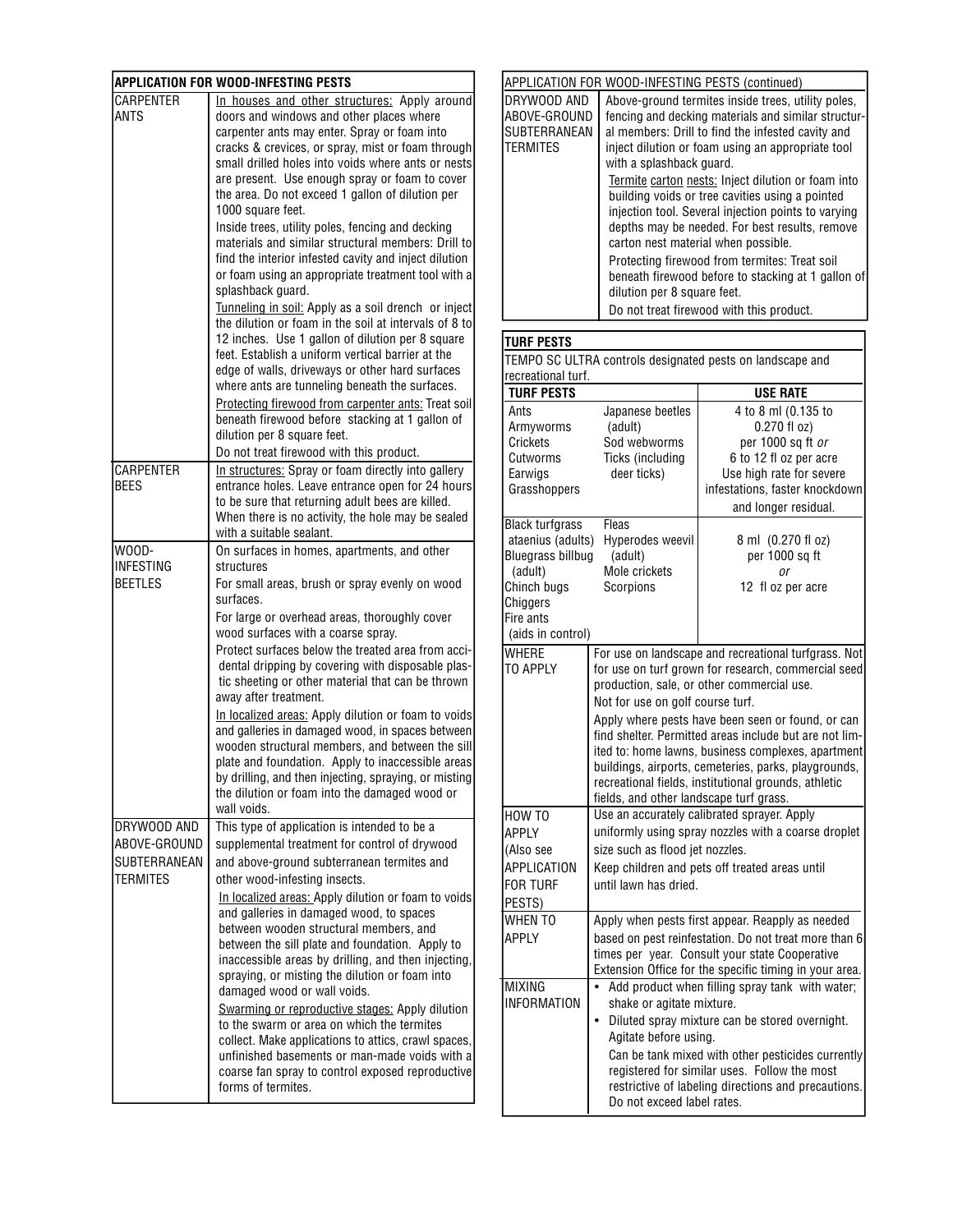| <b>TURF PESTS (continued)</b> |                                                                                                                                                                                                                                                                                                                                                                   |  |
|-------------------------------|-------------------------------------------------------------------------------------------------------------------------------------------------------------------------------------------------------------------------------------------------------------------------------------------------------------------------------------------------------------------|--|
| <b>MIXING</b><br>INFORMATION  | COMPATABILITY: Compatible with commonly<br>used fungicides, miticides, liquid fertilizers and<br>other insecticides. To be sure of physical compati-<br>bility, first prepare a sample in a small jar using the<br>proper proportions of water and products.                                                                                                      |  |
| <b>RESTRICTIONS</b>           | • Do not apply this product by aerial application or<br>by any type of chemigation system.<br>• Do not apply when the average wind speed is<br>greater than 15 mph.<br>• Do not allow drift onto ponds, streams, or lakes.<br>• Do not apply when turf grass areas are water<br>logged or the soil is saturated with water (i.e.,<br>will not accept irrigation). |  |

### **APPLICATION FOR TURF PESTS**

| ARMYWORMS.<br>CUTWORMS.                                                                                    | Do not water or mow for at least 24 hours<br>following application.                                                                                                                                                                                     |
|------------------------------------------------------------------------------------------------------------|---------------------------------------------------------------------------------------------------------------------------------------------------------------------------------------------------------------------------------------------------------|
| <b>SOD WEBWORMS</b>                                                                                        |                                                                                                                                                                                                                                                         |
| <b>BILLBUGS</b>                                                                                            | Apply when adults first appear in the spring. In<br>temperate climates, this application will also<br>control overwintering chinch bugs.                                                                                                                |
| <b>CHINCH BUGS</b>                                                                                         | For best results, water the turf immediately after<br>application to aid in the penetration of the active<br>ingredient into the thatch layer where chinch<br>bugs dwell.                                                                               |
| <b>TICKS</b><br>(Including ticks)<br>that transmit<br>Lyme Disease and<br>Rocky Mountain<br>Spotted fever) | For best results, treat the entire area where ticks<br>could be present. Begin treating in the spring.<br>Ticks may be re-introduced from from<br>surrounding by host animals. Continue treating<br>until frost to control both larvae and adult ticks. |

# **ORNAMENTAL PESTS**

TEMPO SC ULTRA controls designated pests on trees, shrubs, foliage plants and flowers in outdoor landscaped areas and interior plantscapes where these plants are grown.

| Ants                      | Japanese beetles (adult)       |
|---------------------------|--------------------------------|
| Aphids                    | June beetles(adult)            |
| Armyworms                 | Lace bugs                      |
| Azalea caterpillars       | Leaf-feeding caterpillars      |
| Bagworms                  | Leafhoppers                    |
| Black vine weevil (adult) | Leafrollers                    |
| Boxelder bugs             | Leaf skeletonizers             |
| Bristly rose slugs        | Mealybugs                      |
| <b>Budworms</b>           | Midges                         |
| California oakworms       | Mosquitoes                     |
| Cankerworms               | Oleander moth larvae           |
| Casebearers               | Orchid weevil                  |
| <b>Clover mites</b>       | Pear psylla                    |
| Cockroaches               | Peppertree psyllid             |
| Crickets                  | Pillbugs                       |
| Cutworms                  | Pine shoot moths               |
| Elm leaf beetles          | Pine tip moths                 |
| Elm spanworms             | Plant bugs                     |
| Flea beetles              | Redhumped caterpillars         |
| Flies                     | Sawfly larvae                  |
| Fungus gnats              | Scale insects (crawler stages) |
| Grasshoppers              | Sowbugs                        |
| Gypsy moth larvae         | Spiders                        |
|                           |                                |

|                                            | <b>ORNAMENTAL PESTS (continued)</b>                                                                                                                                                                                                                                                                                                                                                                                                                                                                                                                                                                                                                                                                                             |  |
|--------------------------------------------|---------------------------------------------------------------------------------------------------------------------------------------------------------------------------------------------------------------------------------------------------------------------------------------------------------------------------------------------------------------------------------------------------------------------------------------------------------------------------------------------------------------------------------------------------------------------------------------------------------------------------------------------------------------------------------------------------------------------------------|--|
| Spittlebugs                                | Tussock moth larvae                                                                                                                                                                                                                                                                                                                                                                                                                                                                                                                                                                                                                                                                                                             |  |
| <b>Striped beetles</b>                     | Wasps                                                                                                                                                                                                                                                                                                                                                                                                                                                                                                                                                                                                                                                                                                                           |  |
| Striped oakworms                           | Walnut caterpillars                                                                                                                                                                                                                                                                                                                                                                                                                                                                                                                                                                                                                                                                                                             |  |
| <b>Tent caterpillars</b>                   | Webworms                                                                                                                                                                                                                                                                                                                                                                                                                                                                                                                                                                                                                                                                                                                        |  |
| <b>Thrips</b>                              | Whiteflies                                                                                                                                                                                                                                                                                                                                                                                                                                                                                                                                                                                                                                                                                                                      |  |
| Ticks (including deer ticks)               | Yellownecked caterpillars                                                                                                                                                                                                                                                                                                                                                                                                                                                                                                                                                                                                                                                                                                       |  |
| <b>WHERE TO</b><br>APPLY                   | Use in landscapes and interiorscapes. Permitted TO<br>areas include but are not limited to: parks, recre-<br>ational areas, athletic fields, institutional grounds,<br>hotels, malls, office buildings, and airports. Not for<br>use on plants or turf grown for research, commercial<br>seed production, sale, or other commercial use. Not<br>for use in greenhouses or nurseries.<br>Apply where pests are seen, have been found, or can<br>find shelter among trees, shrubs, evergreens, ground<br>covers, flowers, and foliage plants.<br>No phytotoxicity has been observed on a wide range<br>of ornamentals tested under various environmental<br>conditions. If in doubt, first try this product on a<br>small sample. |  |
| <b>USE RATE</b>                            | • 45 to 160 ml (1.5 to 5.4 oz) Tempo SC Ultra per<br>100 gallons of water<br>• Use high rate for severe infestations, faster knock                                                                                                                                                                                                                                                                                                                                                                                                                                                                                                                                                                                              |  |
|                                            | down, and longer residual.                                                                                                                                                                                                                                                                                                                                                                                                                                                                                                                                                                                                                                                                                                      |  |
| HOW TO                                     | Apply as a dilute spray just to the point of run-off                                                                                                                                                                                                                                                                                                                                                                                                                                                                                                                                                                                                                                                                            |  |
| APPI Y                                     | but do not allow excess run-off. For hard-to-wet                                                                                                                                                                                                                                                                                                                                                                                                                                                                                                                                                                                                                                                                                |  |
| (Also see                                  | foliage such as holly, pine, or ivy, adding a                                                                                                                                                                                                                                                                                                                                                                                                                                                                                                                                                                                                                                                                                   |  |
| APPLICATION<br>FOR<br>ORNAMENTAL<br>PESTS) | spreader-sticker may enhance knockdown and<br>residual activity. For best results, spray thorough-<br>ly for good coverage including the underside of<br>leaves for pests that feed or rest there.                                                                                                                                                                                                                                                                                                                                                                                                                                                                                                                              |  |
|                                            | • Spray plants in bloom at times when pollinating<br>insects are not present, such as early morning or<br>late evening.                                                                                                                                                                                                                                                                                                                                                                                                                                                                                                                                                                                                         |  |
|                                            | • Remove any animal feeding dishes prior to<br>treatment.                                                                                                                                                                                                                                                                                                                                                                                                                                                                                                                                                                                                                                                                       |  |
|                                            | Avoid contact with treated surfaces until dry.                                                                                                                                                                                                                                                                                                                                                                                                                                                                                                                                                                                                                                                                                  |  |
| <b>WHEN TO</b>                             | • Apply when pests first appear. Reapply                                                                                                                                                                                                                                                                                                                                                                                                                                                                                                                                                                                                                                                                                        |  |
| APPLY                                      | as needed based on pest infestation.                                                                                                                                                                                                                                                                                                                                                                                                                                                                                                                                                                                                                                                                                            |  |
|                                            | • Consult your state Cooperative Extension Office for<br>the specific timing in your area.                                                                                                                                                                                                                                                                                                                                                                                                                                                                                                                                                                                                                                      |  |
| <b>MIXING</b><br><b>INFORMATION</b>        | • Add product when filling spray tank with water;<br>shake or agitate mixture.                                                                                                                                                                                                                                                                                                                                                                                                                                                                                                                                                                                                                                                  |  |
|                                            | • Diluted spray mixture can be stored overnight.<br>Agitate before using.                                                                                                                                                                                                                                                                                                                                                                                                                                                                                                                                                                                                                                                       |  |
|                                            | Can be tank mixed with other pesticides currently<br>registered for similar uses. Follow the most<br>restrictive of labeling directions and precautions.<br>Do not exceed label rates.                                                                                                                                                                                                                                                                                                                                                                                                                                                                                                                                          |  |
|                                            | COMPATABILITY: Compatible with commonly used<br>fungicides, miticides, liquid fertilizers and other<br>insecticides. To be sure of physical compatibility,<br>first prepare a sample in a small jar using the<br>proper proportions of water and products.                                                                                                                                                                                                                                                                                                                                                                                                                                                                      |  |
| RESTRICTIONS                               | • Do not apply to any food crop.<br>• Do not allow drift onto ponds streams or lakes.                                                                                                                                                                                                                                                                                                                                                                                                                                                                                                                                                                                                                                           |  |
|                                            |                                                                                                                                                                                                                                                                                                                                                                                                                                                                                                                                                                                                                                                                                                                                 |  |